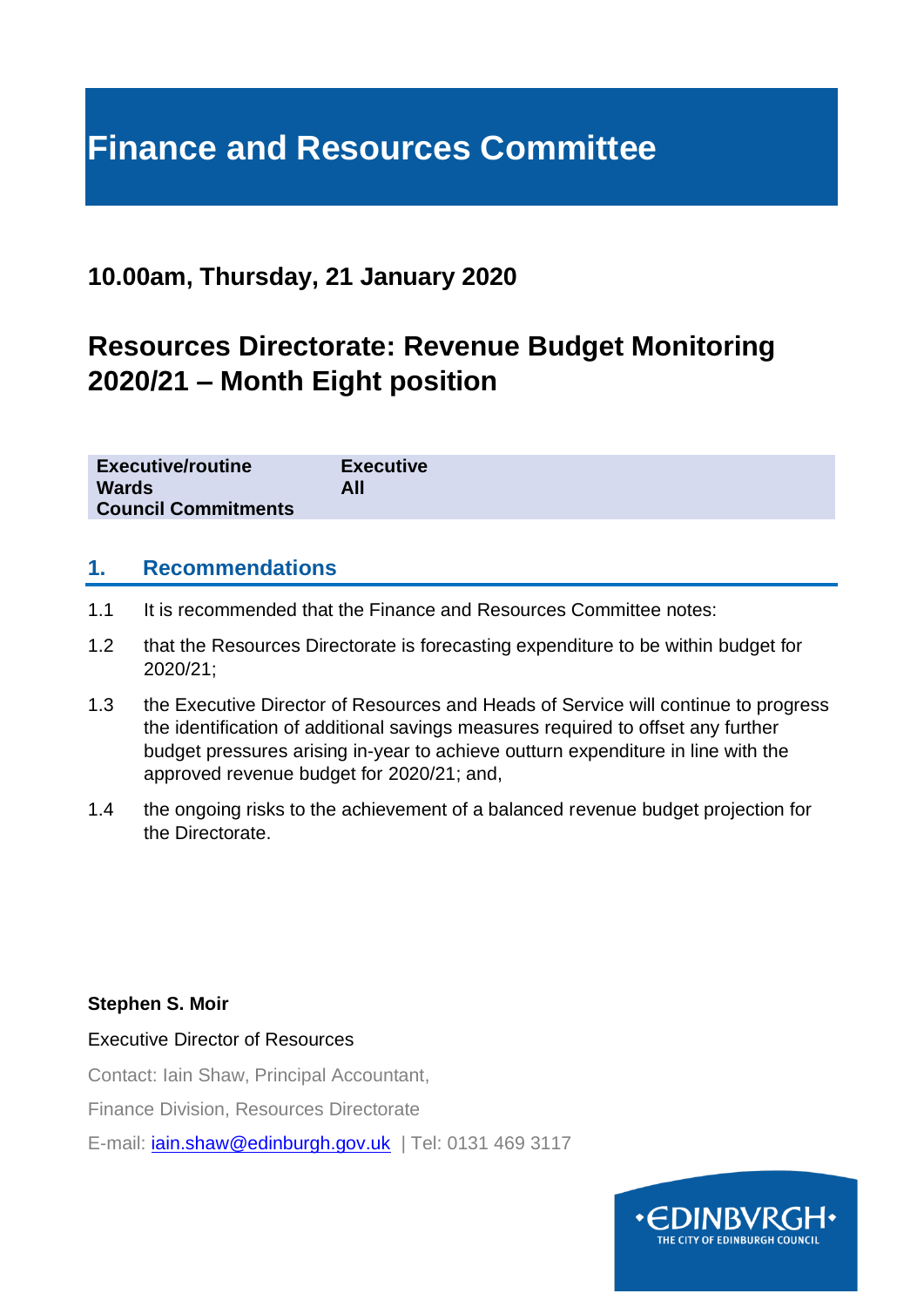# **Finance and Resources Committee**

# **Resources Directorate - Revenue Budget Monitoring 2020/21 – Month Eight position**

### **2. Executive Summary**

- 2.1 The report sets out the projected eight-month revenue monitoring position for the Resources Directorate, based upon actual expenditure and income to the end of October 2020 and expenditure and income projections for the remainder of the financial year.
- 2.2 The Resources Directorate is projecting expenditure to be within budget for 2020/21. A further £0.950m of in-year savings, which contribute towards the Council's overall corporate position are forecast, following the extension of the strategic ICT partnership contract with CGI, as approved by the Finance and Resources Committee.
- 2.3 The Directorate will continue to progress the identification and implementation of savings to offset any further budget pressures arising, to achieve outturn expenditure in line with the approved revenue budget for 2020/21. The attainment of this position is subject to ongoing actions to deliver approved savings, together with the active management of risks and pressures.

#### **3. Background**

- 3.1 The Council's Financial Regulations require submission of quarterly monitoring reports on Directorate financial performance to the Finance and Resources Committee.
- 3.2 This report advises on the projected outturn for the Resources Directorate revenue budget for 2020/21 based on the position after eight months of the financial year.

#### **4. Main report**

#### **Revenue Budget 2020/21**

4.1 Resources Directorate revenue budget for 2020/21 is £167.955m. This includes Councilwide budgets for a range of contracts, services and costs, including, but not limited to: PPP school services; non-domestic rates and utilities (energy)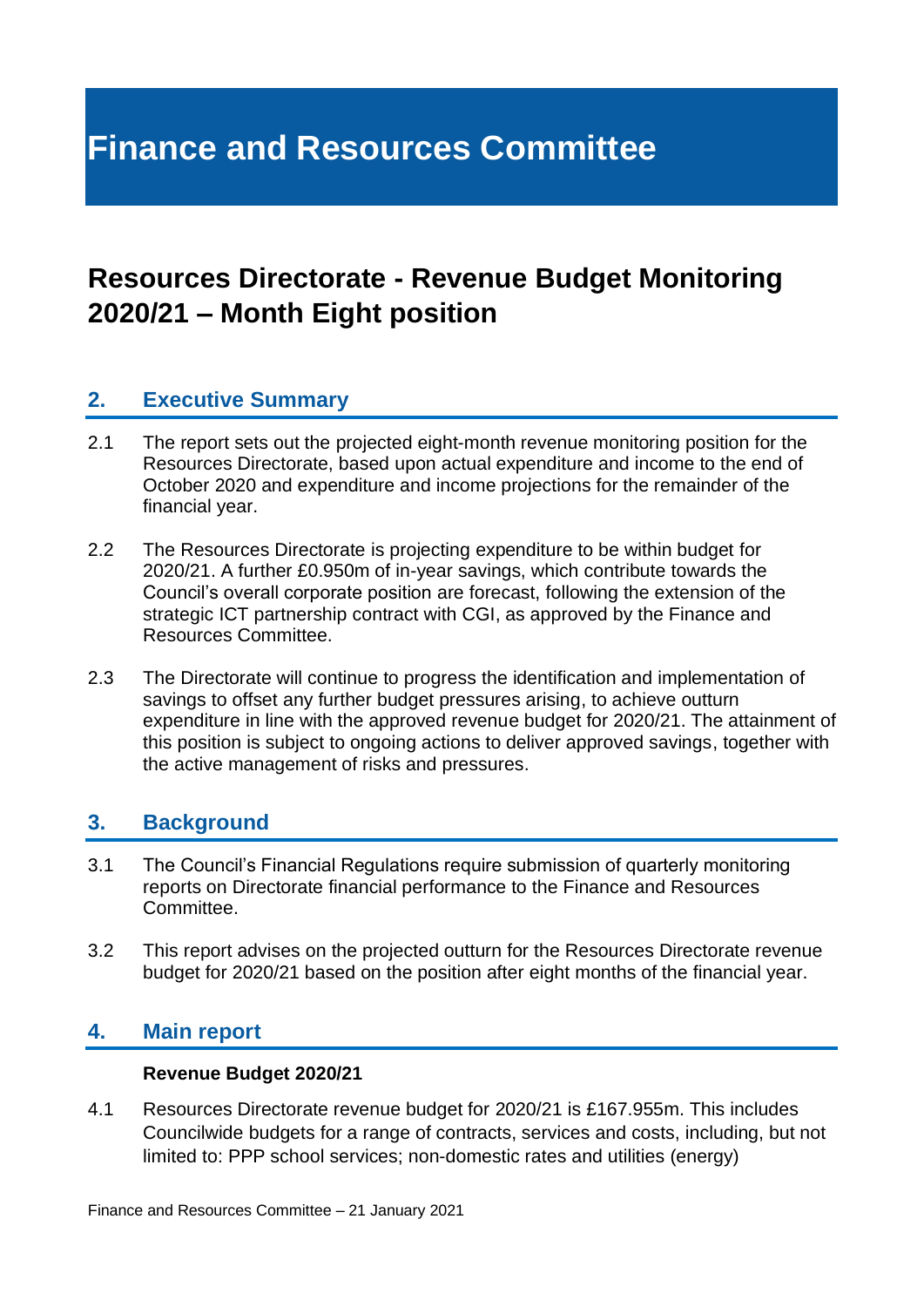expenditure for the whole operational property estate, including schools; the Council's external audit fee; the Scotland Excel membership fee and the Digital Services / ICT contract costs.

- 4.2 The Resources Directorate is forecast to incur significant additional costs as a direct consequence of responding to the needs of the City and the Council during the Coronavirus pandemic. Additional employee costs of £0.773m are forecast from administering the Scottish Government's Business Support Grant schemes, additional support and services to vulnerable and shielded individuals within Edinburgh, responding to significant increases in Universal Credit and other Welfare/Benefits support applications and the delivery of Scottish Government funded services for Test and Protect Support and Self-Isolation Assistance. Additional Digital Services expenditure of £0.696m is also forecast as a result of enabling enhanced capacity for Council services to work remotely.
- 4.3 These additional costs are forecast to be partially mitigated by cost recovery and income of £0.244m from the Scottish Government and Midlothian Council respectively. The Midlothian Council income element is as a result of the Council's Customer and Digital Services Division administering the business support grant applications for this neighbouring authority. Further administration funding may be provided in-year by the Scottish Government for a proportion of these additional costs and proposed allocations will be carefully scrutinised by CoSLA, the Local Authority Finance Director group and Council officers.
- 4.4 An update on the Commercial Property Portfolio was reported to Finance and Resources Committee on 29 October 2020. A projected income loss of £9m was currently forecast for the Commercial Property portfolio due to the increased risk of non-recovery of rental income and deferrals to future years. This projected outturn remains subject to an ongoing review. A further update on the Commercial Property portfolio will be reported to the Committee on 2 February 2021.
- 4.5 The forecast loss of income on the Commercial Property Portfolio is projected to be partially mitigated by slippage of £3m in spend on repairs and maintenance, due to the shutdown of construction and associated services earlier in the year. In addition, energy savings across of the operational estate of £1.811m and a reduction of £0.5m in the funding required to meet non-domestic rate liabilities arising from lockdown will also act to partially mitigate this projected shortfall.
- 4.6 The Corporate Catering Service, which is classified as a Significant Trading Organisation (STO) for accounting purposes within Property and Facilities Management is forecasting a loss of income of £0.655m, as a consequence of corporate building closure. Whilst this income loss cannot be mitigated fully, actions including the furloughing of corporate catering staff was undertaken earlier in the year to provide some offsetting measures. These staff have now returned from furlough and have been fully redeployed within the School Catering Service, to support service continuity and the priority of maintaining open schools.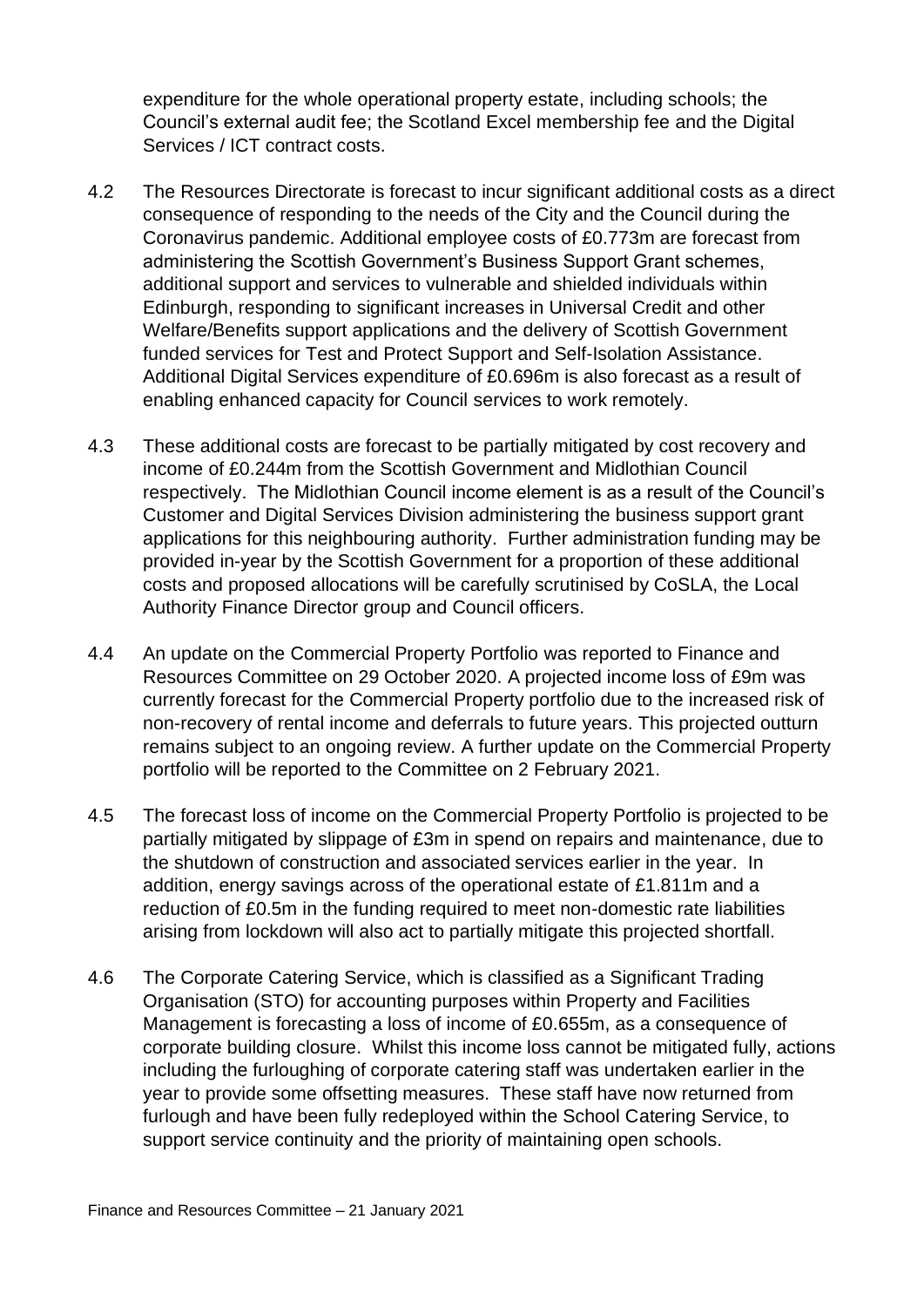- 4.7 Excluding the costs of responding to the Coronavirus pandemic, the period eight forecast for the Resources Directorate is for expenditure to be within the approved revenue budget for 2020/21. The Executive Director of Resources has applied robust financial controls across the Directorate, including a recruitment freeze on all non-essential vacant posts and agency worker use, as well as increased vacancy "gapping" for essential roles to ensure a greater turnover saving is achieved. In addition, all discretionary expenditure where no legal or contractual commitment exists has ceased to offset any further budget pressures. These actions continue to contribute to achieving outturn expenditure in line with the approved revenue budget for 2020/21.
- 4.8 A favourable variance of £0.950m, which contributes towards the Council's overall corporate financial position is forecast, following the recent extension of the Council's strategic ICT partnership contract with CGI, with consequent savings in the payment profile.
- 4.9 Excluding costs associated with responding to the Coronavirus pandemic, the Property and Facilities Management Division is forecasting an adverse variance of £168,000. Budget pressures include:
	- 4.9.1 a shortfall of £1.197m against Asset Management Strategy and other legacy savings targets and after application of one-off previous year balances;
	- 4.8.2 anticipated income of £0.3m from additional digital advertising is not forecast as achievable, owing to a lack of adjustment to the Council's Planning Guidance in August 2019;
	- 4.8.3 £0.535m employee costs, including revised employee terms and conditions following the completion of the cleaning and janitorial reviews, £0.197m cost pressures from the security services contract and a forecast loss of Shared Repairs Service income of £0.124m during lockdown; and,
	- 4.8.4 loss of rental income as a consequence of lease changes from commercial properties (£0.151m) and corporate properties (£0.174m).
- 4.10 This budget pressure within the Property and Facilities Management Division is forecast to be mitigated by:
	- 4.10.1 savings of £0.960m from posts vacant until the end of July 2020;
	- 4.10.2 PPP contract costs being £0.762m less than budgeted;
	- 4.10.3 forecast reduction in Non-Domestic Rates liability of £0.219m;
	- 4.10.4 a one-off payment of £0.171m from the Energy RE: FIT programme, as reported to Finance and Resources Committee on 3 December 2020: Settlement of RE: FIT Saving Guarantee; and,
	- 4.10.5 a net reduction in other expenditure, including discretionary expenditure of £0.398m.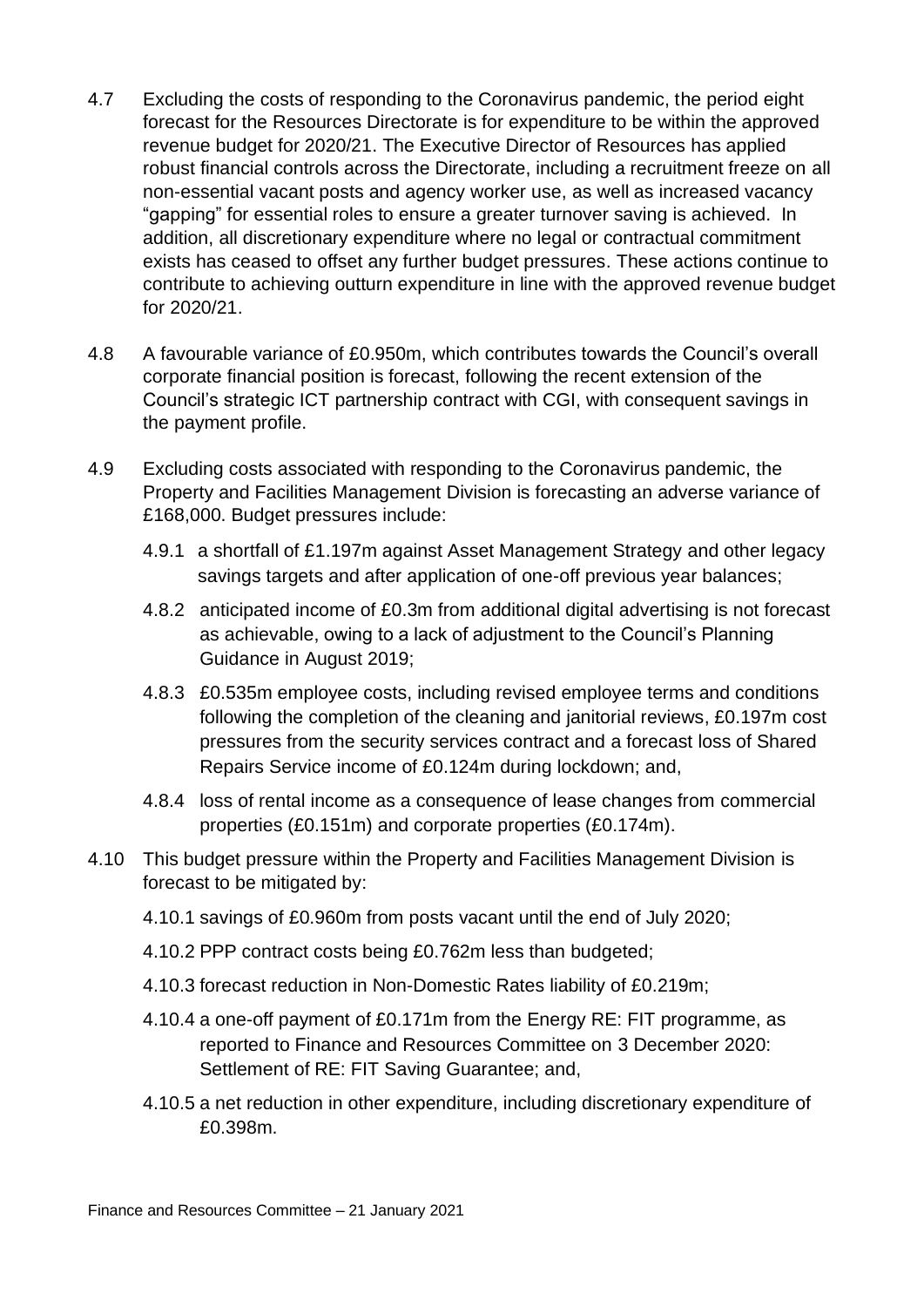- 4.11 An employee cost underspend due to vacancies of £0.150m is forecast for the Finance Division.
- 4.12 An analysis of the projection by each Division is provided in Appendix 1.
- 4.13 The approved 2020/21 revenue budget requires Resources Directorate to achieve incremental savings of £2.644m in 2020/21. These are detailed in Appendix 2.
- 4.14 £2.207m (84%) of approved savings are forecast to be on track for full delivery and are assessed as 'Green'. Mitigation has been established to enable delivery of a £72,000 (3%) of savings assessed as 'Amber' and £65,000 of savings assessed as 'Red'. Alternative measures have also been implemented to achieve a balanced outturn forecast, for savings of £0.3m assessed as 'Black'.
- 4.15 At this stage in the financial year, the principal financial risk identified for the Resources Directorate revenue budget is of under-recovery of Intervention Income by the Customer and Digital Services Division for the collection of Non-Domestic Rates (NDR) and Council Tax, as a consequence of the Coronavirus pandemic:
	- 4.15.1Potential under-recovery of NDR Intervention Income is due to the application of Retail, Hospitality and Leisure 100% rates relief, which reduces the overall sum collectable, together with the Council Incident Management Team's decision to delay debt recovery activities until later in 2020/21, in line with wider business support initiatives.
	- 4.15.2Council Tax warrant income has been affected by an increase in account holders moving onto the Council Tax Reduction Scheme, the offer of extended payment plans and a decision by the Council Incident Management Team to delay debt recovery actions, given the unique circumstances of 2020. These actions are wholly consistent with all other Scottish Councils.
- 4.16 The net financial impact of this risk is estimated to be £0.4m, after potential mitigating measures have been applied.

### **5. Next Steps**

- 5.1 Continuing work to identify mitigating measures through workforce and discretionary expenditure controls to manage financial risks and take timely remedial action, where adverse variances become apparent.
- 5.2 Non-Domestic Rates and Council Tax Intervention Income will be reviewed throughout the remainder of 2020/21, after warrants have been raised. An assessment will be made of the potential collection rates.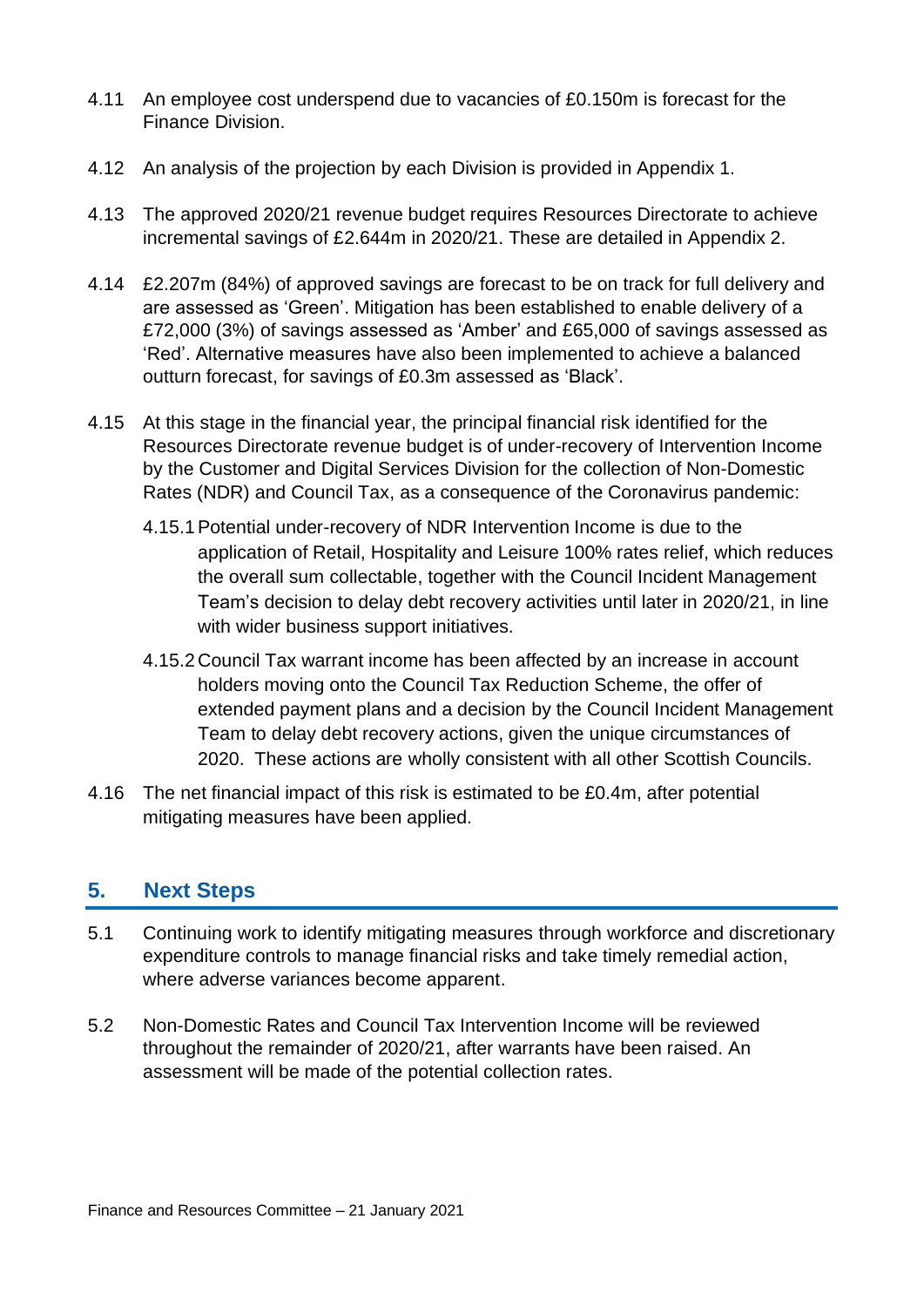### **6. Financial impact**

- 6.1 Excluding the costs of responding to the Coronavirus pandemic, the report forecasts expenditure to be within budget for 2020/21 for Resources Directorate. Attainment of a balanced position is the subject of continuing work to identify further mitigating measures, active management of financial risks and taking timely remedial action, where any further adverse variances become apparent.
- 6.2 A further £0.950m of in-year savings are forecast for corporate financial mitigations, following the Committee approved extension of the strategic ICT partnership contract with CGI.

### **7. Stakeholder/Community Impact**

- 7.1 Whilst the report provides a financial monitoring update on the Resources Directorate revenue budget, it should be noted that these costs are directly associated within the provision of a range of front-line and corporate services that have been essential to support citizens, businesses and communities throughout the pandemic. The Directorate has enabled and continues to enable the Council to maintain and adapt core services across the City, as well as responding to the need to provide entirely new and additional services on behalf of the Scottish Government. All these activities have had varying degrees of impact upon the community or key stakeholders.
- 7.2 The Council's revenue budget includes expenditure impacting upon carbon, adaptation to climate change and contributing to sustainable development. In addition, all budget proposals are now subject to an upfront assessment across these areas.

#### **8. Background reading/external references**

8.1 Resources Directorate - [Revenue Budget Monitoring 2020/21 –](https://democracy.edinburgh.gov.uk/documents/s28348/7.3%20-%20Resources%20Directorate%20M5%20Revenue%20Monitoring.pdf) Month Five position Finance and Resources Committee 29 October 2020

#### **9. Appendices**

- 9.1 Appendix 1 Resources Directorate Revenue Budget Monitoring 2020/21 Month Eight position
- 9.2 Appendix 2 Resources Directorate: Approved Revenue Budget Savings 2020/21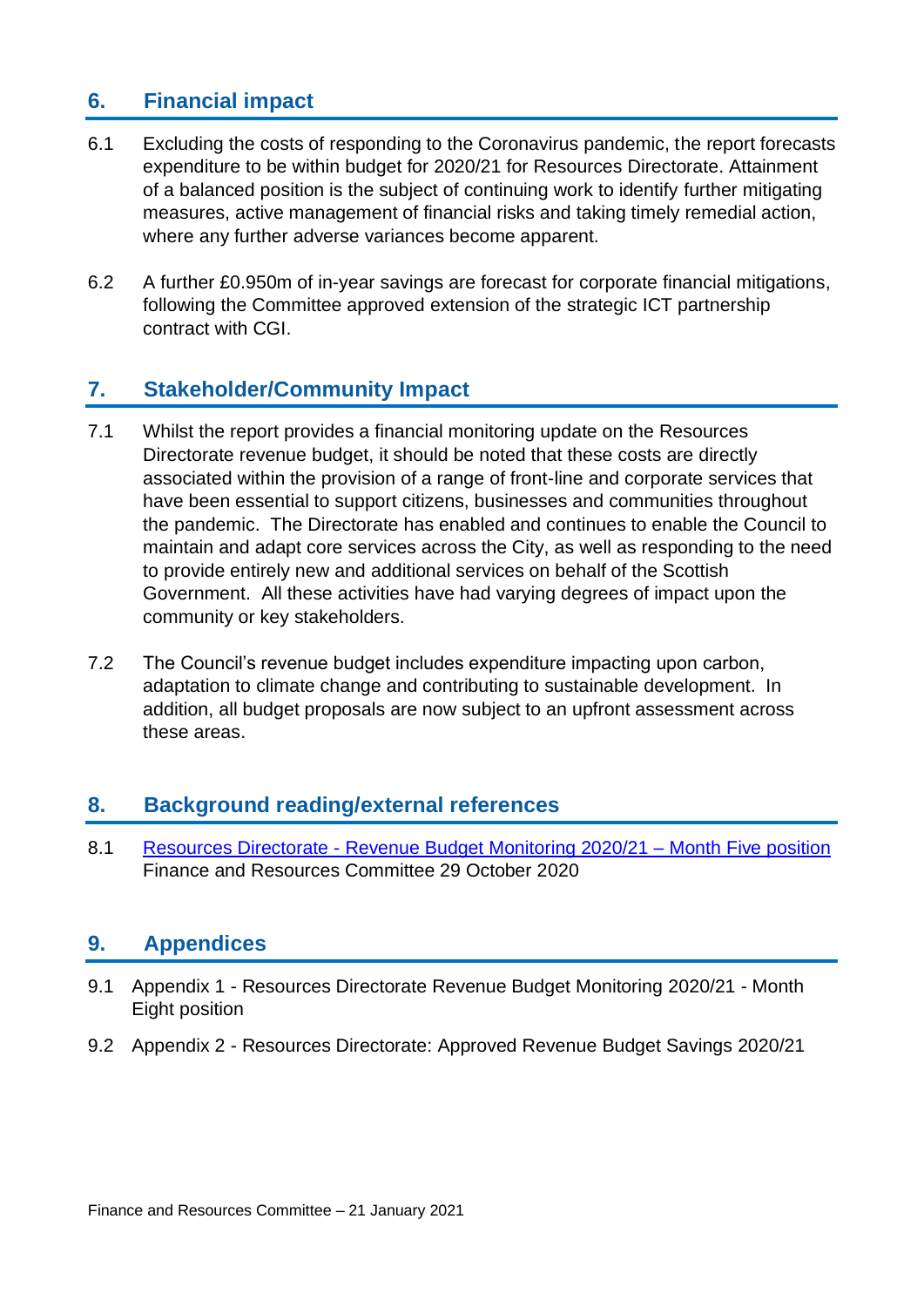### **Resources Directorate**

## **Revenue Budget Monitoring 2020/21**

## **Month Eight position**

#### **Forecast Revenue Outturn by Division**

|                                      | <b>Revised</b><br><b>Budget</b> | Projected<br><b>Outturn</b> | <b>Projected</b><br>Variance | Adverse /<br><b>Favourable</b> |
|--------------------------------------|---------------------------------|-----------------------------|------------------------------|--------------------------------|
|                                      | £'000                           | £'000                       | £'000                        |                                |
| <b>Customer and Digital Services</b> | 56,270                          | 56,270                      | 0                            |                                |
| Finance                              | 6,899                           | 6,749                       | (150)                        | <b>FAV</b>                     |
| Human Resources                      | 5,308                           | 5,308                       | 0                            |                                |
| Legal and Risk                       | 1,330                           | 1,330                       | 0                            |                                |
| Property and Facilities Management   | 97,965                          | 98,133                      | 168                          | <b>FAV</b>                     |
| Directorate and service-wide costs.  | 183                             | 165                         | (18)                         | <b>FAV</b>                     |
| <b>Total Net Expenditure</b>         | 167,955                         | 167,955                     | 0                            |                                |